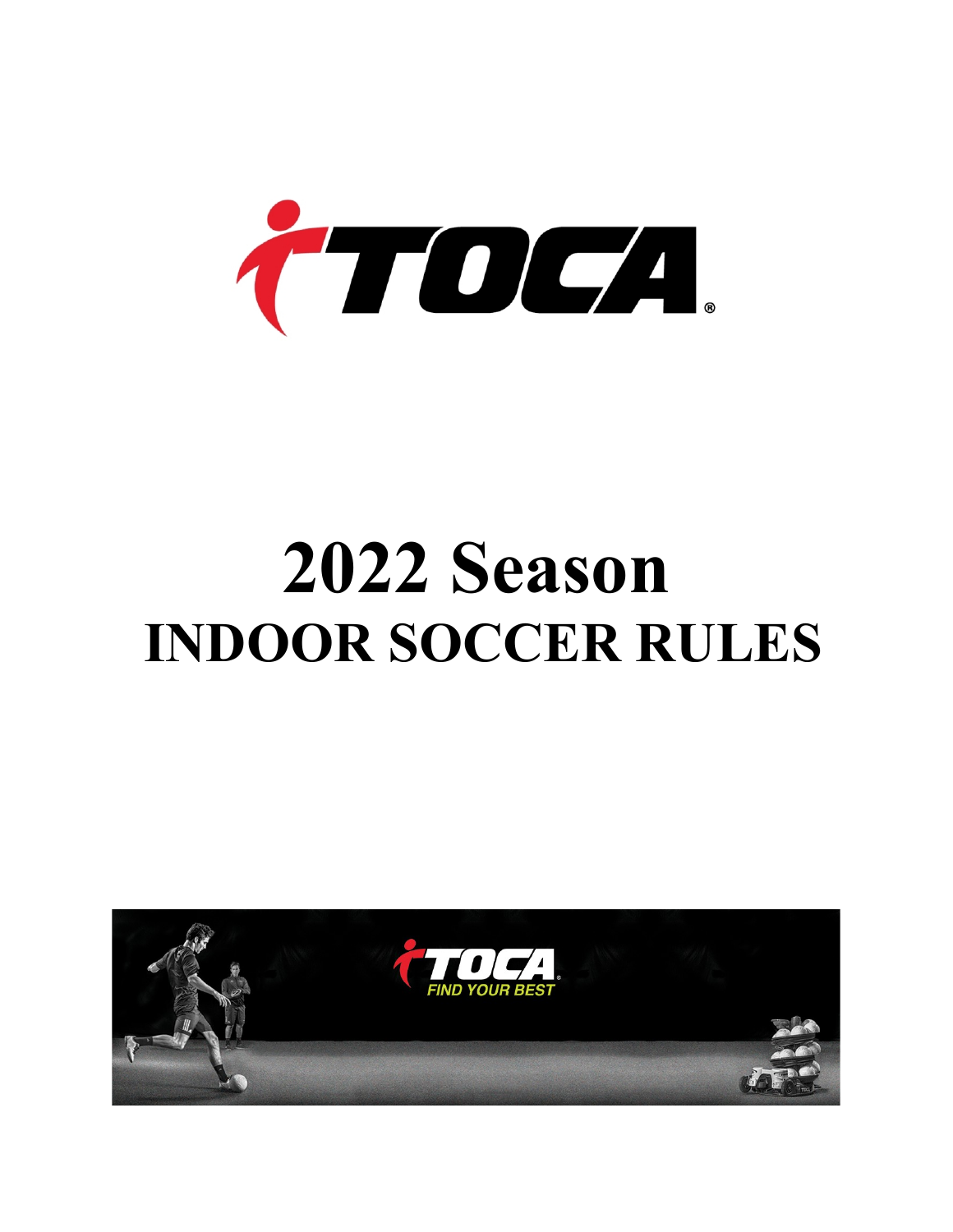## **GENERAL:**

- 1. For matters not specifically covered by these rules, FIFA Laws of the game shall be followed when reasonably applicable.
- 2. The size of the goal (rule 1), size of the ball (rule 2) and number of periods (rule 7), may be altered for younger players.
- 3. The neutral zone lines, the kick-off mark, the corner kick marks, the corner vertical lines, the (corner kick) encroachment wall marks, and the penalty kick marks are all to be red in color. Kick marks are to be 9 inches in diameter. All other lines are to be no more than 5 inches in width.
- 4. All kicks are direct (even for technical fouls).
- 5. Any facility where games for affiliated leagues are played is considered acceptable as marked and the game will be played according to the markings that are present.

**RULE 1 – FIELD OF PLAY:** Approx. 200 feet long by 85 feet wide. Marking shall be 5 inch wide. Perimeter wall 3 feet high, fully enclosed area topped by Plexiglas and/or netting. The outer dimensions of the field will vary from facility to facility, but the corner kick mark will always be a 9 in diameter circle located 3 feet out from the wall, and the 3 feet dashed kick mark shall be located with its center even with the intersection of the straight goal line wall and the point where the wall begins to curve, but never less than 10 feet from the closest edge of the corner kick mark to the outer edge of the line marking that side of the penalty area. If the distance from corner kick mark to the edge of the penalty area is appreciably more than 10 feet, e.g. 11 feet. or more, a red line 5 inches wide and one 1 feet tall shall be painted upward beginning at the base of the wall to enable players and referees to honor the 10 feet nonencroachment distance.

CORNERS: are to be marked with a 5 inch wide red or white painted circle or strip from the floor

CENTER CIRCLE: 10 feet radius, 9 in diameter mark in the center.

RED LINES: 30 feet from halfway line, extended across the field of play (one in each half). The red lines and the area between them shall be called the neutral zone.

HALFWAY LINE: A solid white line across the field dividing the field of play into halves.

TOUCHLINE: A broken white line from corner mark to corner mark on both sides of the field at a distance of 3 feet from the perimeter wall.

**RULE 2 – THE BALL:** Circumference 27-28 inches; Weight 14-16 oz. The ball shall be spherical and the outer casing shall be leather or other approved materials. No material shall be used in its construction which might prove dangerous to the players. TOCA has the authority to designate a specific ball as the game ball.

**RULE 3 – NUMBER OF PLAYERS:** Maximum of 14 players on a roster per game. Each team must have at least 4 players on the field for a match to continue, and shall never have more than 7 (6 field players and 1 goalie). One of the players must wear a goalkeeper jersey which clearly distinguishes him or her from all other players and the referee(s).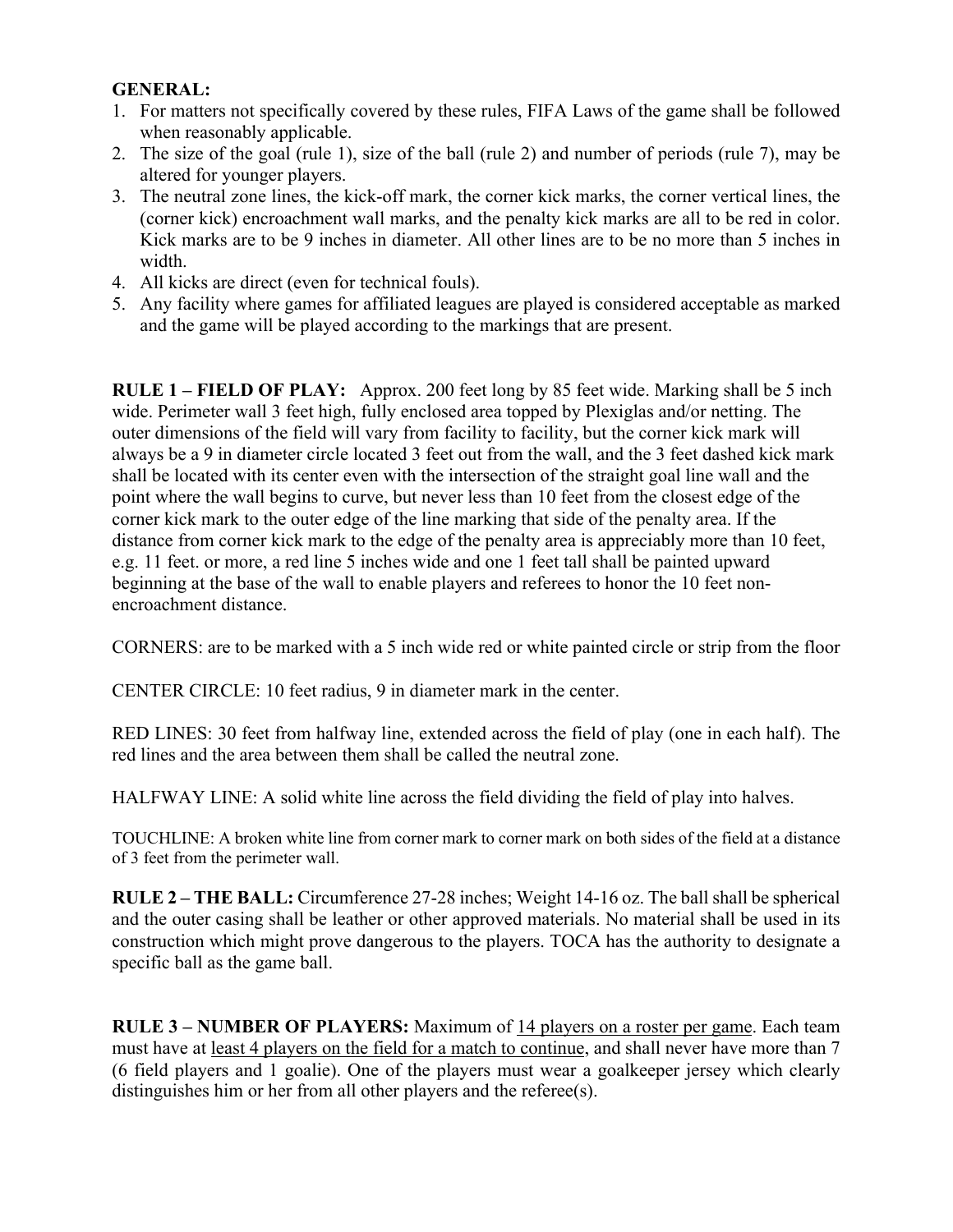All team bench personnel listed on the official lineup are subject to the authority and jurisdiction of the referee(s). A maximum of 1 non-players (manager, coach, or trainer) are allowed on the bench. No unauthorized individuals may sit with the personnel during the course of the game. From start to conclusion of the game, no manager, coach, trainer or any other non-player with either team, either during play or between periods, may enter the field of play unless specially beckoned on by the referee. **Penalty: blue card, 2 minute time penalty.**

SUBSTITUTIONS: Unlimited, and on-the-fly (including goalkeeper changes) provided both players are within the touch line and no more than a yard from the bench door or are off the field of play within their own bench area when the substitution is made. Further, neither the player entering nor the departing player may participate in play during any period of time that they are simultaneously on the field of play. An infraction of this rule by any player while the ball is in play shall result in a 2 minute blue card. If play is stopped to apply the penalty, the opposing team will start play with a free kick from where the ball was when play was stopped.

INJURED PLAYER: In cases where the referee must stop the time clock for an injured player and either team's trainer is requested onto the field by the referee to attend to an injured player, that player must be removed from the field and may not rejoin play until after the game has been restarted. The only situation where the clock may be stopped for an injury is one where medical personal must be contacted in order to assist the injured player. Otherwise, the clock will remain running during an injury.

A player shall not be allowed to continue to play while he/she has an open wound, or blood is evident. Player(s) sent off the field for blood shall not return without first reporting to the referee. Referees are advised that they inform the player sent off for blood that they must report to a referee before returning. **Penalty: blue card, 2 minute time penalty.**

TEAM CAPTAIN: A captain shall be appointed by each team and the captain alone will be informed by the referee of answers to any questions relating to interpretation of the rules which may arise during the progress of the game. In event of a dispute or problem the referee will inform the captain of the decision and each captain will inform the team. The captain may be identified by wearing an official arm band.

**RULE 4 – PLAYER EQUIPMENT:** Compulsory equipment consists of shirts, with number(s) at least 5 inches in height, different from all other player's number(s) on that team, shorts, shin guards (completely covered by socks) and suitable indoor shoes (No cleats allowed). Each team's uniforms shall all be of identical colors, except for the goalkeeper, whose colors must distinguish that player from all other players and the referee(s).

DANGEROUS EQUIPMENT: Players shall not be permitted to wear baseball caps, earrings, studs, necklaces, pendants, chains, bracelets, or any other metal adornment at any time during play. Rings shall not be worn; however, if a player is literally unable to remove a ring, the player may heavily tape the ring to the finger to ensure, to the referee(s) determination and satisfaction that it does not present a danger to any player. Casts, splints, or body braces made of a hard substance, including leather, metal, rubber, plastic or fiberglass must be covered entirely by at least ½ in high density, closed cell polyurethane or similar substance that is satisfactory to the referee(s). Bandanas (unless folded and worn as a head sweat band) and other objects or attire worn to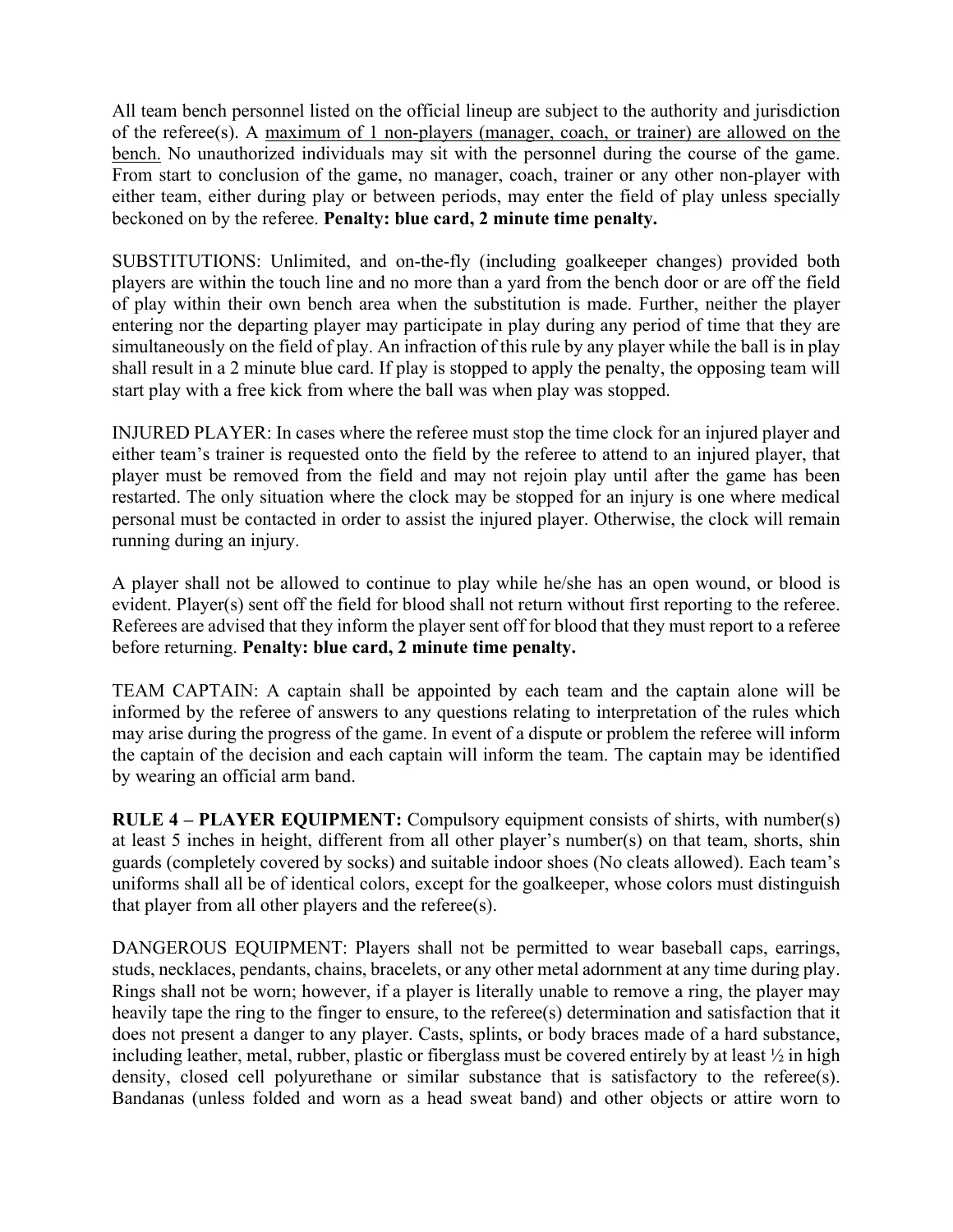intimidate opponents are forbidden. Players who choose not to correct equipment deficiencies to the satisfaction of the referee(s) shall not be permitted to participate.

## **Penalty: 1) Once the game has started, a player who is on the field wearing no shin guards will receive a 2 minute blue card penalty.**

**Penalty: 2)** For any other violation except lack of shin guards. The first time in a game a player is noticed by the referee to have faulty, dangerous or intimidating equipment the player shall be sent to the bench to correct the equipment deficiency and a substitute may come in for the player. There is no time penalty given for the first offense. **The second time a player is noticed with the same or related deficiency, the referee must issue to the offending player a 2 minute blue card penalty.**

For both violations above, the opponent will be awarded an indirect free-kick at the spot where the ball was when play was stopped. In the event the ball was within the offending player's penalty area, the opponent's possession and free-kick will be taken at the top of the offender's restraining arc.

**RULE 5 – REFEREES:** One or two (of equal authority) shall be responsible for control of the game. The actual number of referees shall be determined by the TOCA league. A Referee's decision on points of fact connected with play shall be final so as far as results of game are concerned.

**RULE 6 – OTHER OFFICIALS:** Timekeepers operate the time and scoreboard details (including time penalties) under the Referee's jurisdiction.

**RULE 7 – DURATION OF THE GAME:** 2 x 25-minute half's will be played. Time shall not be stopped unless an injury is great enough where medical personal is needed to assist.

## **RULE 8 – START OF PLAY:**

8.1 The visiting team attacking towards the scoreboard has first possession in the first half, the opposing team the next half. Teams change ends after each half.

8.2 After each goal the game shall be restarted by a kick-off by team scored against.

8.3 A goal may NOT be scored directly from a kick-off.

8.4 In any situation where either team has clear possession of the ball when play is stopped for any reason that is not a violation of a rule, the team with possession takes the ensuing indirect free kick restart.

8.5 Failure to put the ball into play within 5 seconds after the referee's signal shall result in a possession turnover to the opponent.

**RULE 9 – BALL IN AND OUT OF PLAY:** The ball is out of play when it passes over the perimeter wall, strikes a perimeter net, strikes overhead light fixtures or structure, when a goal is scored, or when the referee stops play. The ball is in play at all other times, including when it rebounds from the referee, perimeter wall, goalpost, or Plexiglas.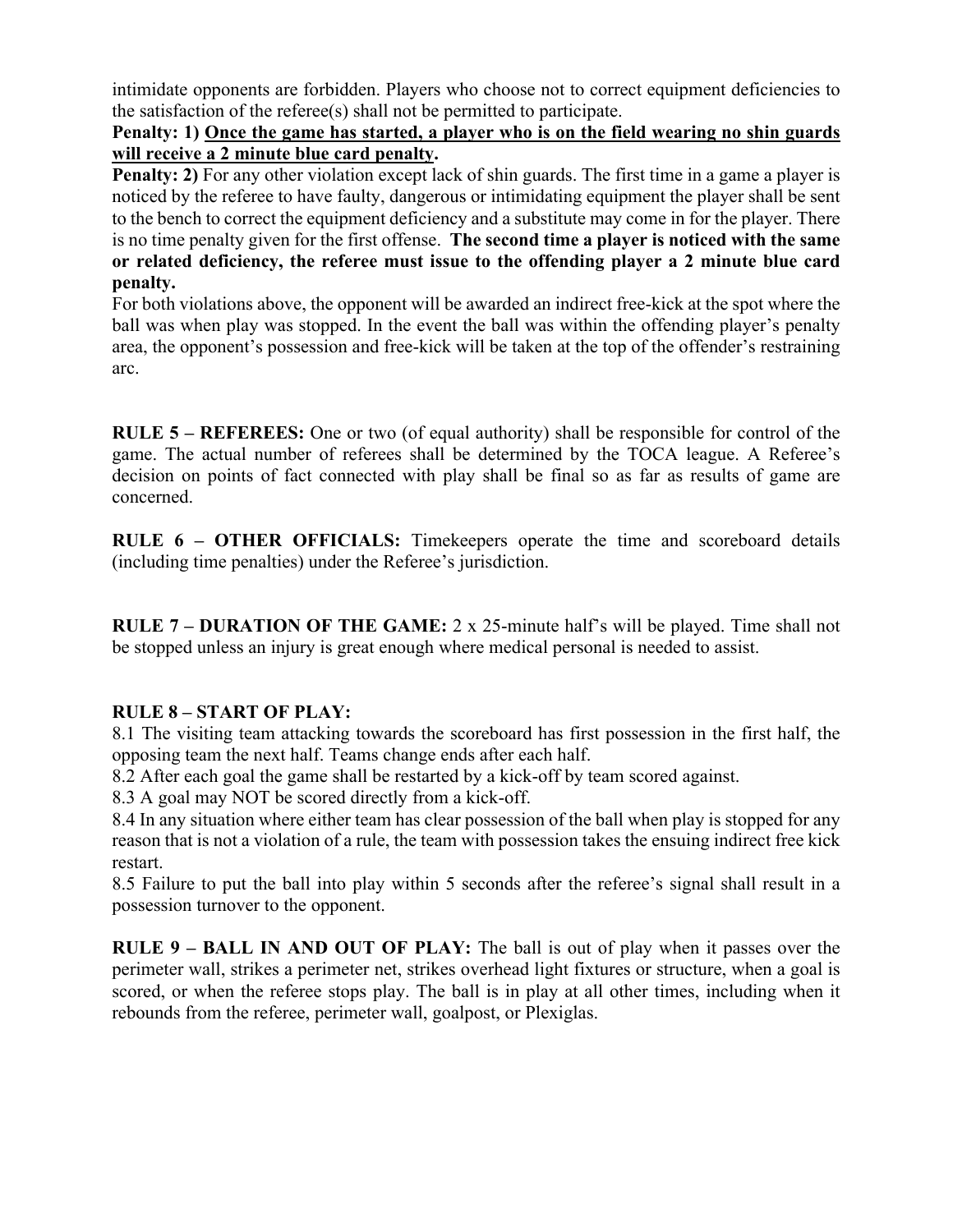**RULE 10 – METHOD OF SCORING:** A goal is scored when the whole of the ball passes completely over the whole of the goal line into the goal providing no infraction has been committed by the attacking team. TOCA has the discretion to add tiebreakers for playoff games as needed. In case a league opts for a penalty kick tie-breaker, each team will select 3 different kickers to take the first 3 kicks. If additional kicks are needed, each kick may be taken by any player, including the one who took one of the first 3 kicks, or the previous kick in the case of sudden death kicks.

## **RULE 11 – TIMEWASTING VIOLATIONS (INCLUDING "RED LINE" VIOLATIONS):**

THREE LINE PASS: If a player plays the ball over three lines (two red lines and the halfway line) in the air toward his opponent's goal line, without it touching another player, the red lines, or the wall before passing over the third line, the referee shall award a free kick to the opposing team at the center of the first red line that the ball crossed. **Exception:** A goalkeeper while standing in his/her team's penalty area may legally throw the ball over all three lines. A goalkeeper may throw the ball into his opponent's goal while in his/her own defensive penalty area, resulting in a goal.

PLAYING THE BALL OVER PERIMETER WALL: If a player, while the ball is in play within his/her own penalty area plays the ball over the perimeter wall out of play, the referee shall award a free kick to the opposing team at the top of the restraining arc of the offending team's goal.

## **RULE 12 – FOULS/MISCONDUCT/PENALTIES:**

12.1 FOULS/MISCONDUCT: A free kick shall be awarded to the opposing team if a player commits any of the following offenses in a manner considered by the referee to be careless, reckless, or with the use of excessive force;

- 12.1-1 Kicks or attempts to kick an opponent. **(Time penalty must be assessed**)
- 12.1-2 Strikes, elbows, or attempts to strike or elbow an opponent. **(Time penalty must be assessed)**
- 12.1-3 Trips or attempts to trip an opponent.
- 12.1-4 Jumps at an opponent.
- 12.1-5 Charges an opponent in an unfair manner. (i.e. not a fair charge because of method or location)
- 12.1-6 Pushes an opponent.
- 12.1-7 Spits at an opponent. **(6 minute hard red card time penalty must be assessed)**
- 12.1-8 When tackling, makes contact with the opponent before contacting the ball.
- 12.1-9 Holds an opponent.
- 12.1-10 Handles the ball deliberately (i.e. Carries, strikes, or propels the ball with his hand or arm) unless he/she is a keeper within his/her own penalty area. (**If the keeper deliberately handles the ball with first contact being outside of the penalty area, a time penalty must be assessed**. If such contact is made within the penalty area but the momentum carries his/her hand/arm outside of the penalty area while still handling the ball, no time penalty will be assessed.)
- 12.1-11 Boards or propels an opponent into a perimeter wall **(Time penalty must be assessed)**.
- 12.1-12 Plays in a dangerous manner.
- 12.1-13 Prevents the keeper from releasing the ball into play. Restart shall be a free kick to be taken by the opposing team from where the infraction occurred, subject to the exclusion in rule 13 (free kick).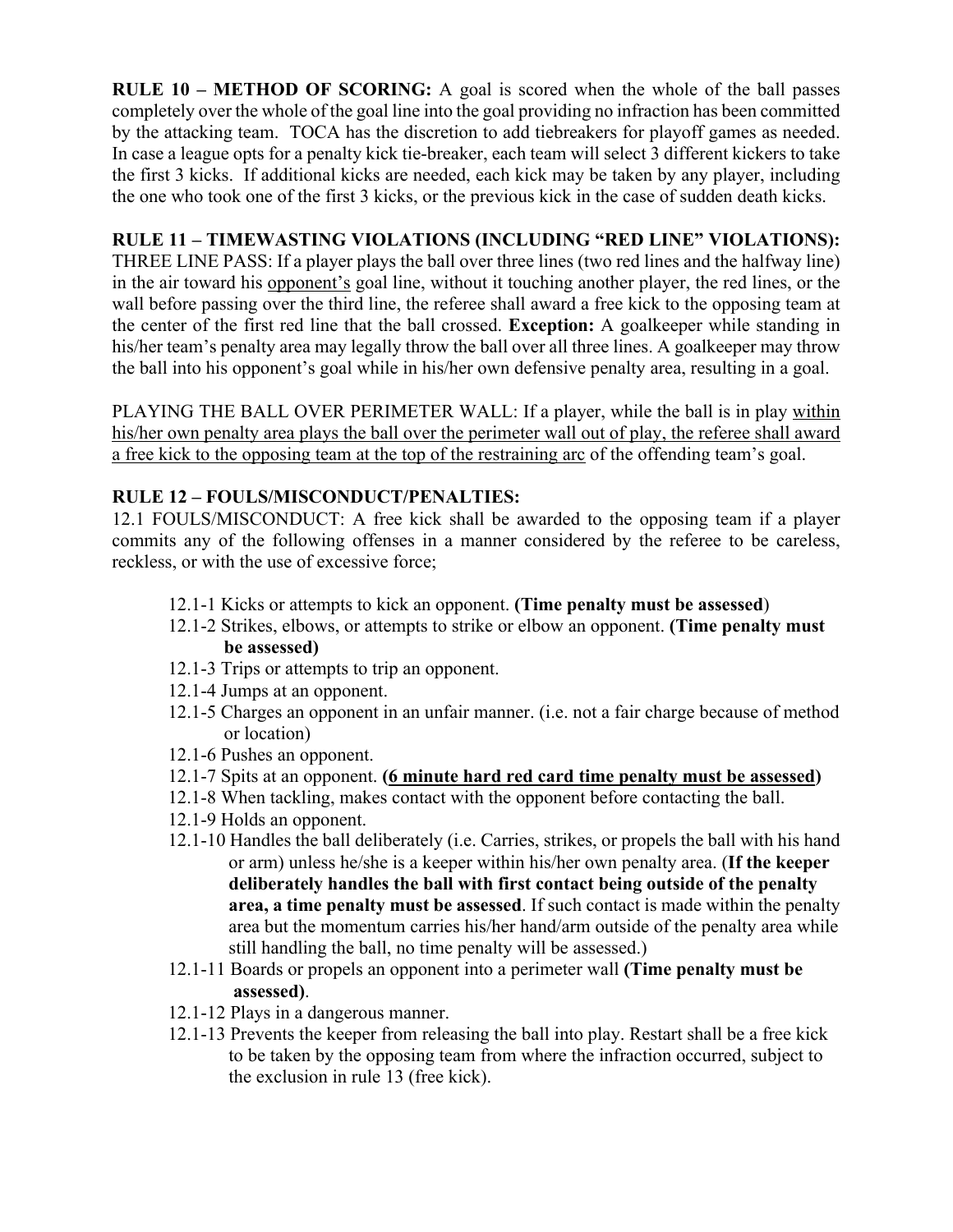#### 12.2 GOALKEEPER RESTRICTIONS:

12.2-1 The goalkeeper, having had control of the ball in his hands and having released it from hands to be played by himself or teammate, shall not touch the ball with hands again until it has been touched or played by an opponent. As in outdoor, the keeper may dribble or air dribble the ball while maintaining it within his control. Restart for keeper double possession with hands is a free kick by the opponent at the top of the arc.

12.2-2 A keeper may not at any time handle a ball intentionally played to him/her from a teammate's **foot**. A violation of this rule will result in a free kick by the opponent from the top of the penalty arc. An accidental or unintentional deflection or mis-kick by a teammate that the keeper handles shall not be penalized.

12.2-3 The ball may be played from a teammate's head, chest or thigh (but not the foot) to his/her keeper without penalty. **However, trickery to intentionally circumvent this rule shall result in a 2 minute penalty and showing of a blue card for unsporting behavior.** Restart shall be a free kick by the opponents from the spot where the attempted circumvention originated or at the top of the restraining arc if infraction occurred in the penalty area.

12.2-4 A goalkeeper with possession of the ball in his hands within the penalty area shall have 5 seconds to release the ball from his hands. Violation of this rule will result in a free kick by opponents at the top of the penalty arc.

12.2-5 A goalkeeper who gains possession of the ball outside of the penalty area may dribble it into the penalty area and may touch it with their hand(s) assuming a teammate did not pass them the ball first.

#### 12.3 GOALKEEPER PRIVELEGES:

12.3-1 If a player intentionally obstructs an opposing goalkeeper to prevent him/her from putting the ball into play, the referee shall award a free kick.

12.3-2 In cases of body contact within the penalty area between an attacker and an opposing keeper not in possession of the ball, the referee shall stop the game if, in his/her opinion, the action of the attacker was deliberate. Restart will be a free kick by the defending team from the top of the goal area if an infraction occurred within the goal area, or the point of the infraction if it occurred elsewhere within the penalty area.

12.3-3 A player who intentionally commits a foul that endangers the keeper but in the opinion of the referee falls short of serious foul play, **shall be blue carded and assessed a 2 minute time penalty**. The restart will be a free kick by the keeper's team as in "12.3-2" above.

12.3-4 A player who intentionally charges the keeper in a violent manner or who kicks the keeper while the keeper is in possession of the ball shall be shown the red card and sent off for serious foul play. The offender's team shall serve a full 6 minute hard penalty, regardless of the number of goals scored.

12.3-5 The keeper shall be considered to be in control of the ball by touching it with any part of his/her arm or hand.

12.3-6 Goalkeeper time penalties must be served by a teammate.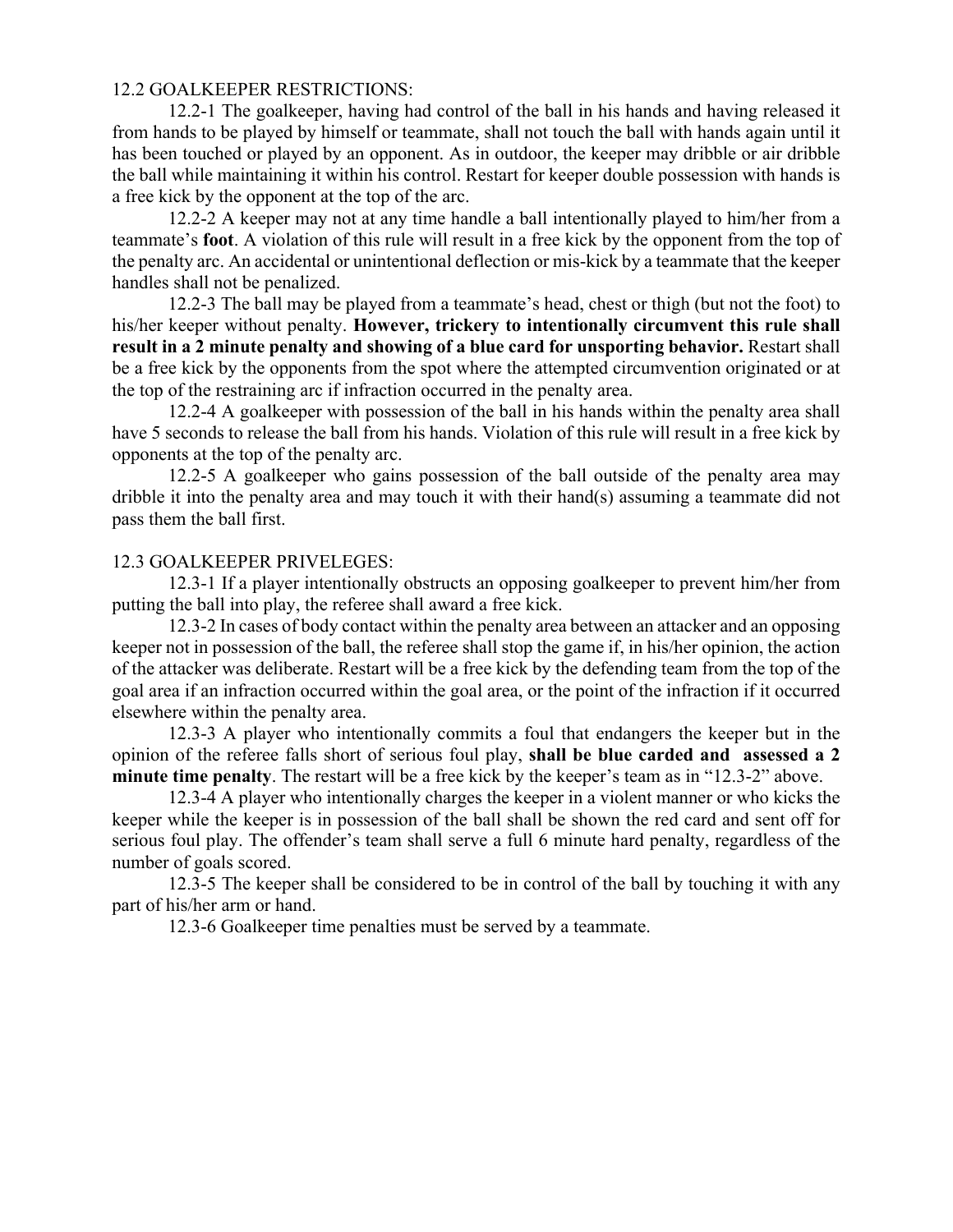| 12.4 TIME PENALTY        |                   |                 |
|--------------------------|-------------------|-----------------|
| 12.4-1 PENALTY TYPE      | <b>CARD SHOWN</b> | <b>MINUTES</b>  |
| <b>TEAM</b>              | <b>BLUE</b>       |                 |
| <b>DOGSO</b>             | <b>BLUE</b>       |                 |
| UNSPORTING BEHAVIOR BLUE |                   |                 |
| <b>VERBAL</b>            | YELLOW            | <u>4 (Hard)</u> |
| <b>SEND-OFF</b>          | <b>RED</b>        | $6$ (Hard)      |
|                          |                   |                 |

12.4-2 Delayed penalties: The referee is not required to stop play to administer a time penalty. Referee may, if he/she chooses, apply the advantage rule. **If he/she does this, the penalty shall be applied when play stops or the defending team gains possession of the ball**. If the infraction merits a time penalty, the referee shall hold the appropriate card overhead from the moment of the foul until play is stopped and the time penalty assessed. If, before play is stopped, a goal is scored by the offended team, the time penalty will be recorded against the offender but the time will not be served. If a goal is not scored, the restart for a delayed penalty will be taken by the offended team at the spot where the ball was when play was stopped. **If the defending team (including the goalkeeper) gains possession inside its own penalty area, the restart will take place at the top of the restraining arc.** If play is stopped because the ball left the field for a corner kick, goal kick, or kick in, the game shall be restarted accordingly.

12.4-3 Power-play goal: If a team is reduced to a lesser number of players on the field than its opponent by player(s) serving penalties, and the team is scored upon, the penalized player of that team having the least amount of penalty time remaining shall be released and may resume play. Only one player of a shorthand team may be released early from the penalty box for each power-play goal scored. Note: the penalty kick exception no longer applies. The rule is now first in, first out.

12.4-4 Misconduct by non-players shall be assessed as unsporting behavior or send-offs and the appropriate 2 or 6 minute time penalty will be served by any member the team designates. If sent off, the offending non-player is banned from the bench and playing area and from communicating with the team.

12.4-5 If both teams have one or more players serving time penalties and, as a result, each team has the same numbers of players on the field, no player will be released early from the penalty box in the event of a goal (even a penalty kick), since neither team had a power-play when the goal was scored.

12.4-6 When a goal is scored against a team that is shorthanded by virtue of two or more players serving penalties, the player having the least amount of penal time remaining shall be released.

12.4-7 If members of both teams are simultaneously assessed time penalties, leaving them at equal strength (4V4 or 3V3), the penalty times shall be served in full, regardless of goals scored.

12.4-8 At least 4 players from each team must be on the field at all times. If a team has two players serving time penalties and a third player of that team is assessed a time penalty, the third player must go to the penalty box. However, he must be replaced on the field to maintain the required minimum number of players. The penalty time for the third player shall not commence until the penalty time of one of the earlier penalized players expires, or is terminated early by an opponent's goal.

12.4-9 If a player from each team is sent off (red carded) **at the same time**, teams will no longer be required to reduce the number of players on the field.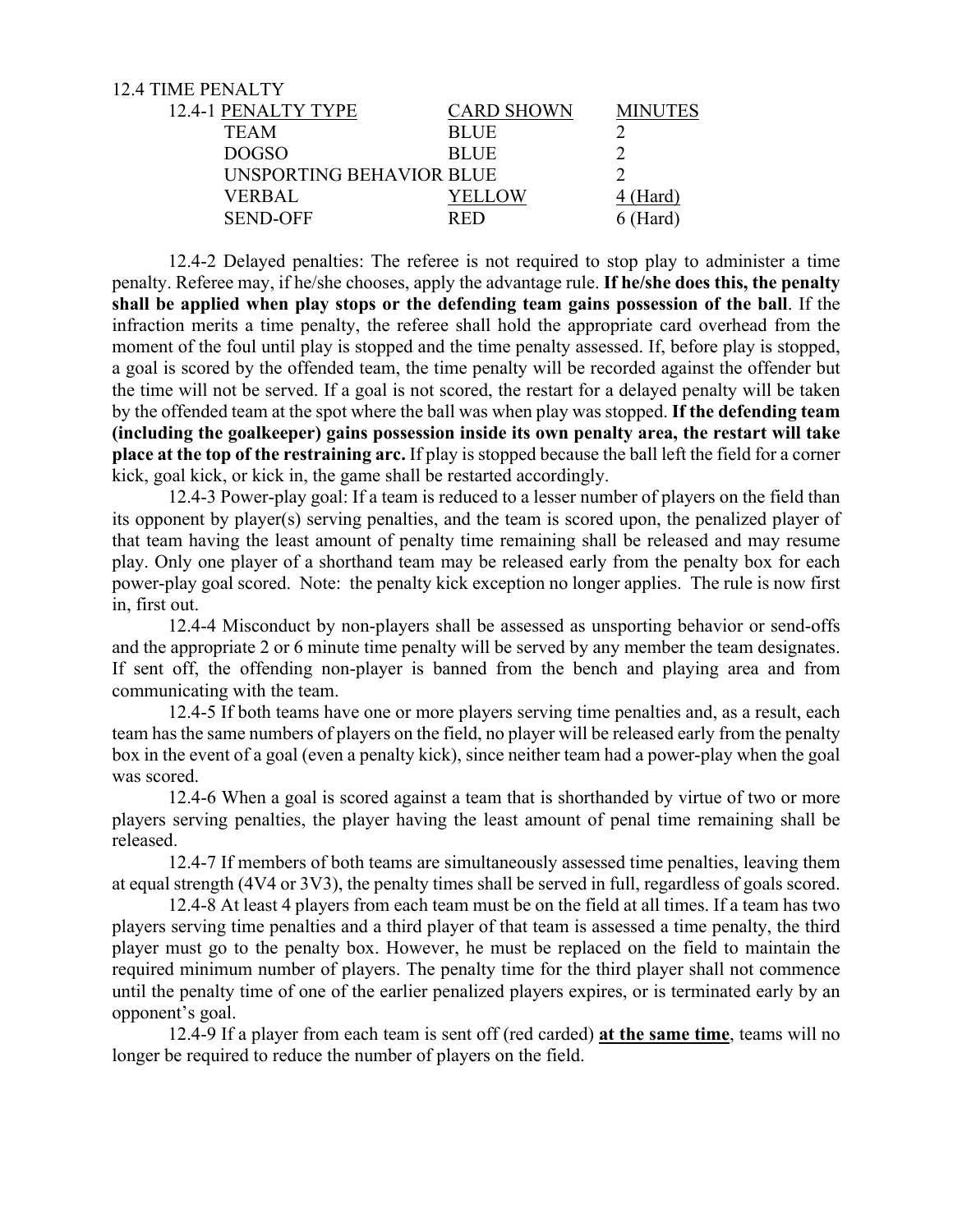12.5 TEAM TIME PENALTIES: A two minute time penalty will be served by a player designated by the captain for each of the following offenses. The chosen player shall not be individually charged with the penalty for the purpose of counting time penalties toward automatic send-off.

12.5-1 Illegal substitution, too many players on the field, or playing without one player dressed as a keeper. Restart shall be a free kick for the opponents from where the ball was at the time the infraction was noted. (Except as noted by rule 8 Start of Play)

12.5-2 Leaving the bench for confrontation, to join a fracas or confrontation with players or referee(s). This does not prevent referee assessing penalties to individual players.

12.5-3 Bench Misconduct: For any team violation after being warned against physical or verbal abuse of the referee where the offender is not identifiable. This does not prevent referees from assessing penalties to individual players or non-player personnel.

#### 12.6 PENAL TIME PENALTIES:

12.6-1 A two minute "penal time" penalty may be assessed at the referee's discretion for severe, tactical or blatant fouls listed in rule 12.1.

12.6-2 A penalty must always be assessed for boarding, elbowing, striking or kicking.

12.6-3 Penal foul penalty may only be assessed if infraction occurred while the ball was in play. A foul within the opponents' penalty area shall result in a penalty kick.

### 12.7 UNSPORTING BEHAVIOR TIME PENALTIES:

12.7-1 A penalty may be assessed to any player deemed guilty of unsporting behavior. This includes dissent by word or action as well as physical offenses against an opponent that occur when the ball is not in play.

12.7-2 Encroachment: If an opposing player encroaches before a free kick is taken, and the kicker's team requests compliance with rule 13.2, the referee shall delay the taking of the kick until the defenders comply. If, upon the referee request, the defending player does not comply, he shall be assessed a 2 minute time penalty and shown a blue card.

12.7-3 Circumventing the "pass back" rule: a 2 minute unsporting conduct penalty shall be assessed the originator. Restart shall be a free kick for the opponents from the spot where the attempted circumvention originated.

12.7-4 Equipment adjustment: A player who reenters the game without making the equipment adjustment he/she was ordered off the field to make shall be assessed a 2 minute unsporting behavior time penalty and shown a blue card.

12.7-5 Time wasting: Players engaging in any tactics to delay the restart of play or otherwise waste time, such as touching, moving, or kicking the ball away to slow a restart shall be assessed a 2 minute unsporting behavior penalty and shown a blue card.

12.7-6 Persistent infringement: A 2 minute unsporting behavior penalty shall be assessed and a blue card shown to any player who persistently infringes the laws of the game, e.g., repeatedly fouls opponents.

12.7-7 A player who by word or action taunts an opponent shall be assessed a 2 minute unsporting behavior penalty and shown a blue card.

12.8 LAST DEFENDER FOULS: If a defender denies a goal or goal scoring opportunity to an opponent (who is in reasonable proximity of and moving directly toward his/her attacking goal with only one defender left to beat) by an offense punishable by a free kick or penalty kick, the referee shall issue a blue card and a 2 minute penalty. NOTE: If referee judges the nature of the foul to be Serious Foul Play, a red card send off must occur and a full 6 minute hard penalty will be assessed.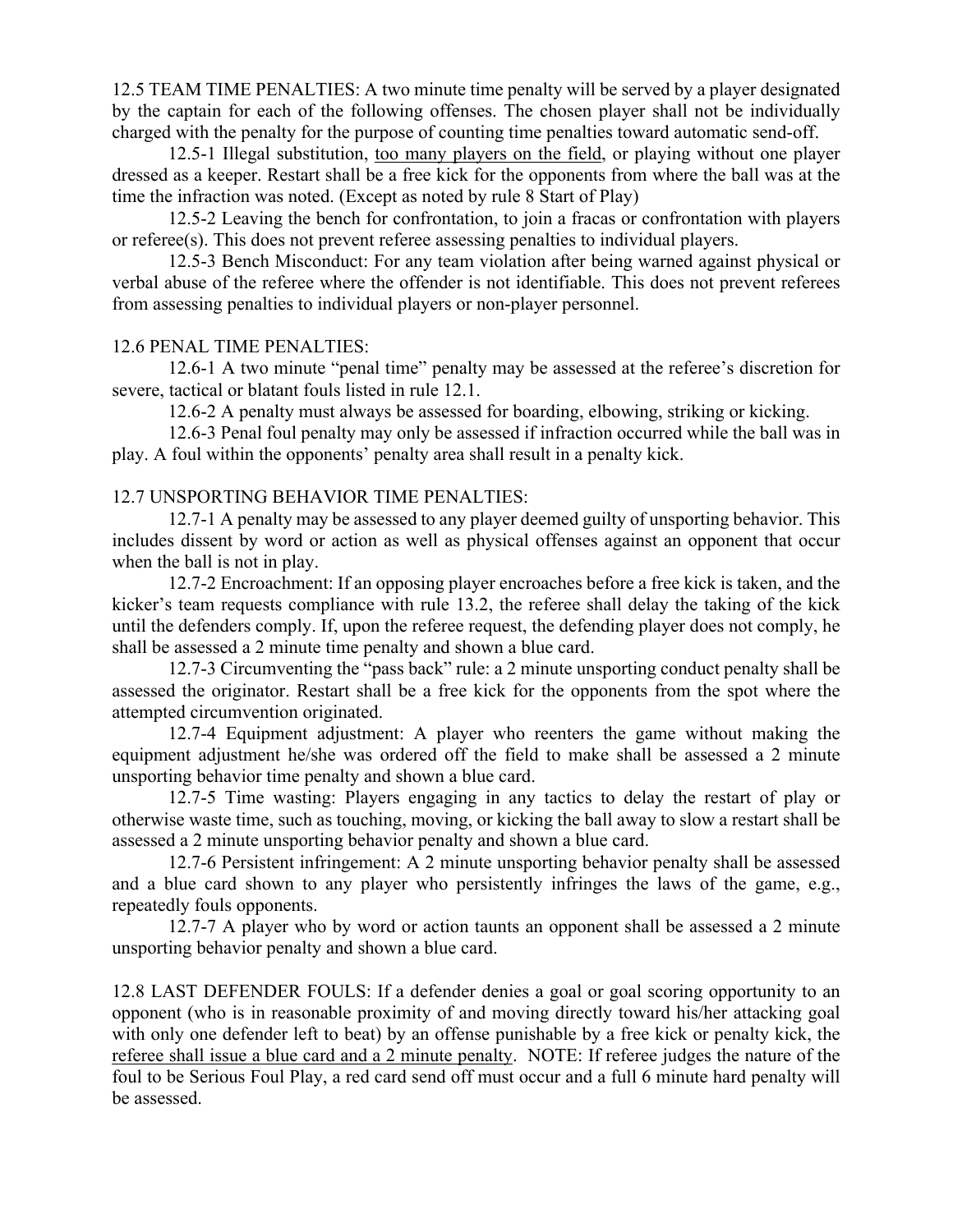12.9 SEND OFF OFFENSES: A player will be shown a red card and sent off if he/she commits any of the following: After the red card has been given, one of the officials must go to the team bench and write down the first and last name of the player who was given a red card. If the team refuses, the 6 minute times penalty will continue indefinitely until the first and last name is provided.

- 12.9-1 Serious foul play (6 minute power-play).
- 12.9-2 Violent conduct (6 minute power-play).
- 12.9-3 Spitting at an opponent or any other person, (6 minute power-play).
- 12.9-4 Intentionally and roughly charging the keeper while the latter is in full possession of the ball;
- 12.9-5 Physically contacting a game official as a form of dissent (6 minute power play).
- 12.9-6 Leaving the penalty box or bench to engage in misconduct or confrontation, or other incidents of unseemly behavior. (6 minute power play).

**Note:** Items 12.9-1 through 12.9-6 are "hard time" penalties, and a player from the field or bench must be designated to serve the FULL 6 minutes; that is, the time penalty shall not be shortened by the scoring of a goal by the opposing team. The restart, if not otherwise designated in the rules, shall be by the offended team at the point of the infraction, or penalty kick by attackers if defender infraction occurred within defender's penalty area; shall be at the top of the goal area by defenders if the infraction was committed by the attacking team within the defender's goal area.

## **RULE 13 – FREE KICK:**

13.1 For any infraction of the rules, a free kick shall be awarded to the offended team. All free kicks are indirect kicks. The only exception to this is a penalty kick. A goal may not be scored directly from a indirect free kick or any other restart so long as the "3 lines" rule is not violated. A team has 5 seconds to restart play after having been signaled to do so by the referee. If the team does not do so in the allotted time, possession is awarded to the opposing team.

13.2 **Fifteen (15) feet must be given (AKA 5 Yards)**by the defending team on all free kicks. Encroachment shall be punished in accordance with rule 12.7-2.

13.3 On each free kick, the ball is in play immediately after it is kicked and clearly moves.

13.4 The ball must be played forward on penalty kicks. Violation will result in a free kick to the defending team. All other free kicks may be played in any direction.

### **RULE 14 – PENALTY KICK:**

14.1 Position: A penalty kick is awarded for a penal foul committed by the defense within its penalty area. All players except the keeper and the kicker must be outside of the penalty area and restraining arc, and no closer to the goal line than the penalty mark. The keeper may move from side to side but some part of both feet must remain at the goal line, i.e., neither foot may be entirely forward of the goal line.

14.2 In play: The ball is in play when it is touched, and must be played in a forward direction. An improper restart results in a free kick to the defense.

14.3 The attacking player designated to take the penalty kick is allowed to take 1 step before kicking the ball. (Basically plant and kick) If the referee determines the kicker has taken more than 1 step, the defending team will be awarded an Indirect free kick from the spot in the penalty area.

14.3 Infractions: If the referee determines that the keeper has prevented a goal by "coming off his/her line" early, the penalty kick shall be retaken.